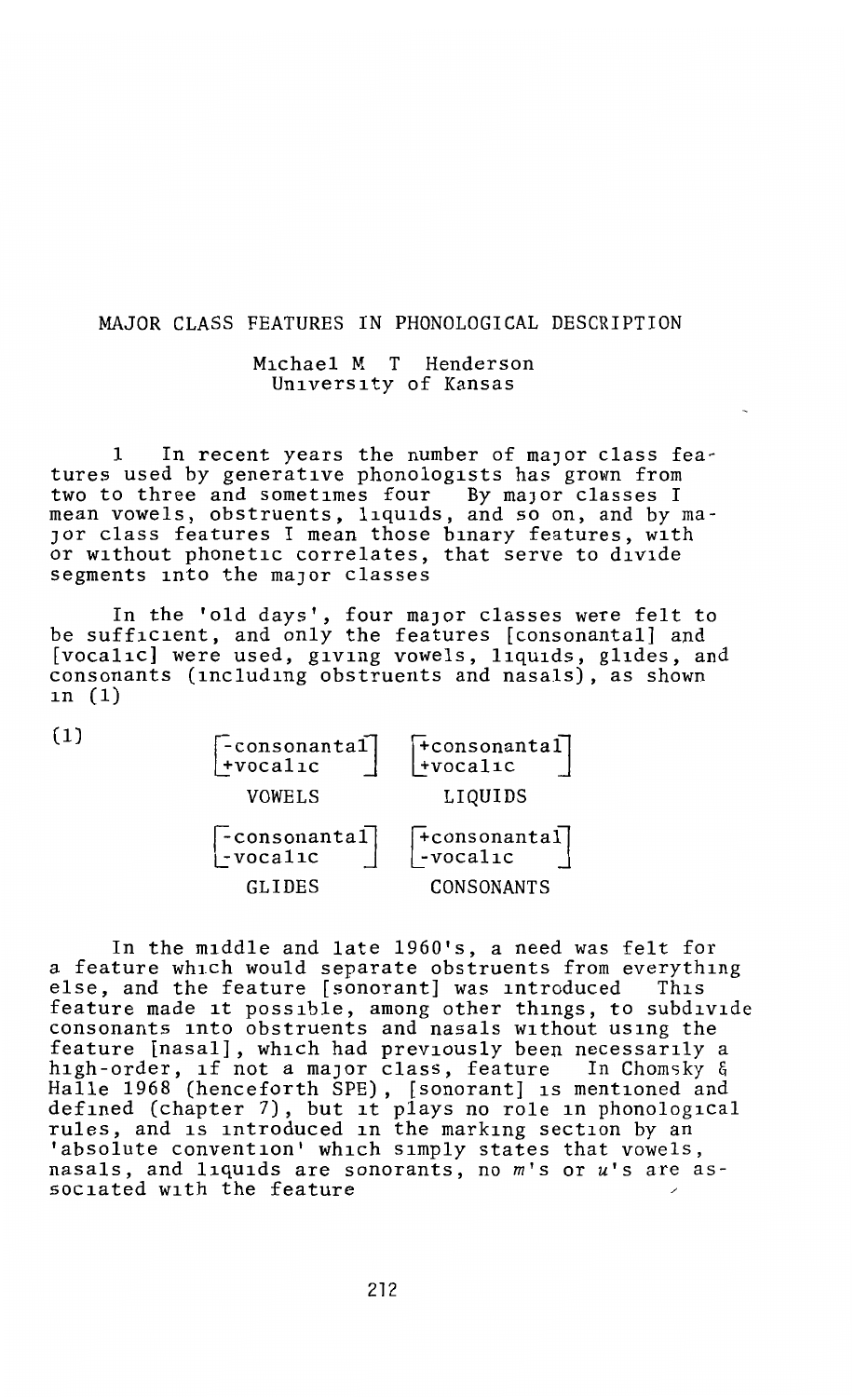After the publication of SPE and the adoption by manphonologists of the features presented in it, [vocalic] began to be considered less useful than [syllabic], and recent texts such as Schane 1973a and Hyman 1975 have included three features, [sonorant], [syllabic], and [consonantal], which give the maJor classes shown in (2)



Recently, some suggestions have been made (Wheeler 1972, Grace 1975) that [vocalic] be retained in order to distinguish nasals from obstruents without using the feature [nasal], and in order to express the similarity between vowels and liquids

2 I would like to suggest that the number of maJor class features used at the underlying level in generative<br>phonological descriptions again be reduced to two Why phonological descriptions again be reduced to two two? Two, because this gives four maJor classes, sufficient, as far as I know, for characterizing the underlying segments of any language Which two? [Sonorant] to separate obstruents from sonorants, and [consonantal], to separate consonants from vowels and glottals These two features give the major classes shown in (3)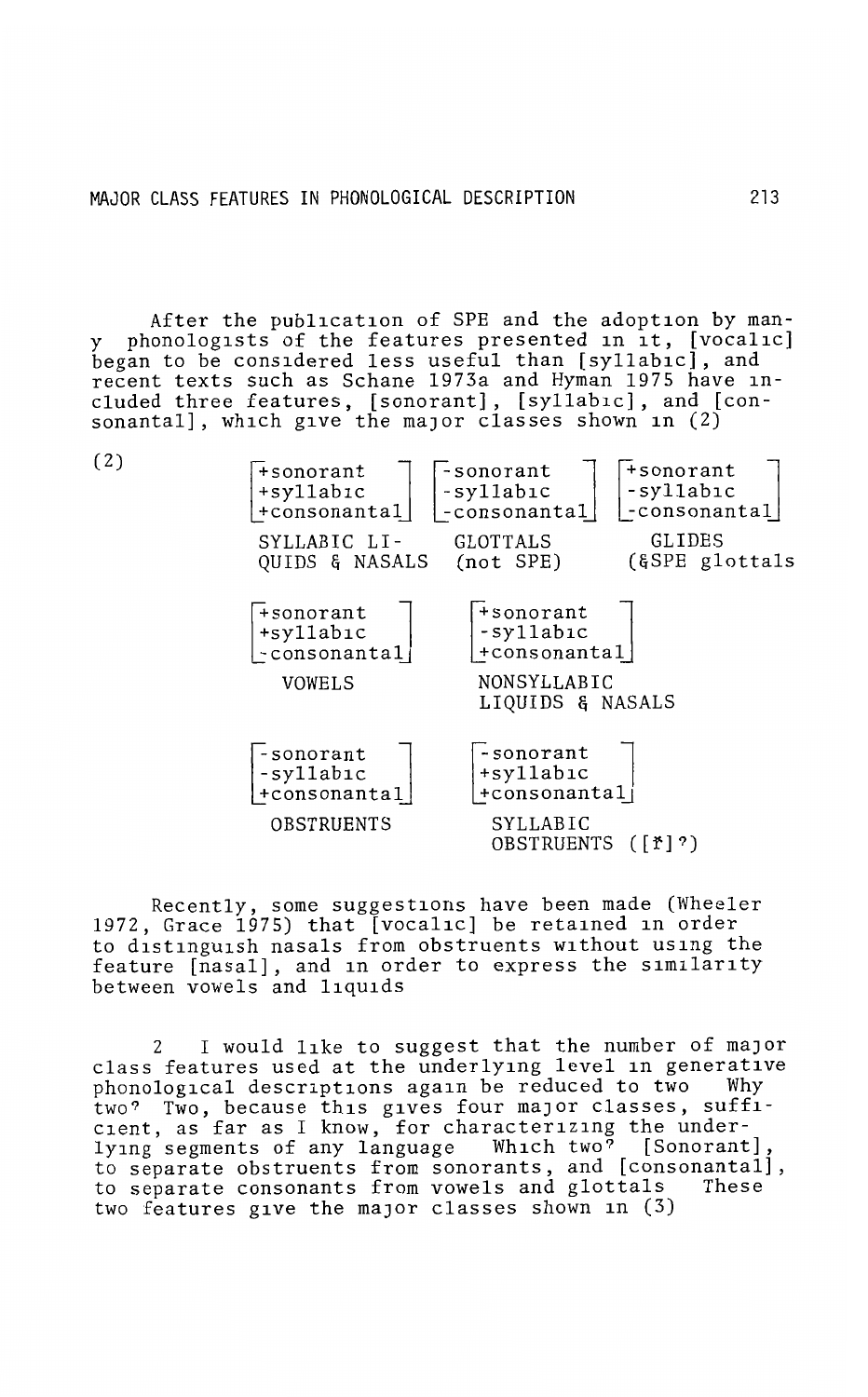(3)  $\mathsf{\bar{+}}$ sonorant +consonantal GLIDES, LIQUIDS. NASALS -sonorant<br>-consonantal GLOTTALS r+sonorant l |-consonantal VOWELS -sonorant +consonanta1 OBSTRUENTS

We thus have two dichotomies on the axis [±consonantal] there are vowels and consonants, corresponding to the cover symbols C and V On the axis [±sonorant] there are obstruents and sonorants The axes look like this

(4)



Before going into the consequences of this, I need to say something about the feature [syllabic]

Without this feature, there is no way to distinguish syllabic liquids and nasals from nonsyllabic ones This is fine with me, since I know of no language in which the syllabicity of a sonorant (or even an obstruent) cannot be specified by a low-level phonetic rule A counterexample to this, of course, would be a language in which syllabic and nonsyllabic segments, otherwise identical, were shown to be in contrast at the underlying level of representation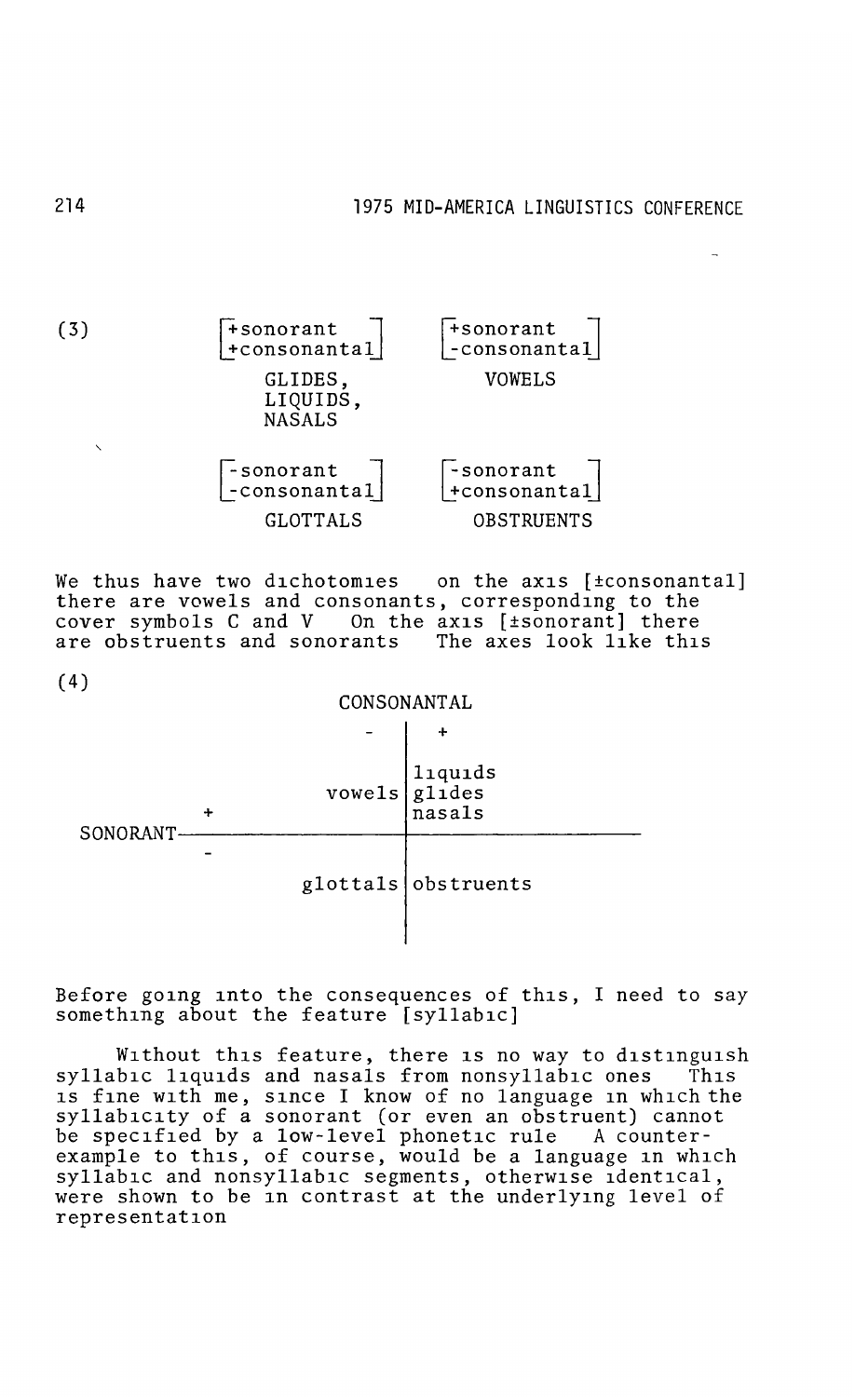The examples usually chosen to show that [syllabic] is a necessary feature are (1) the ease with which CVCV syllable structure can be stated and (2) French trunca-<br>tion CVCV syllable structure can, it is true, be state CVCV syllable structure can, it is true, be stated elegantly by means of the feature [syllabic], as shown in  $(5)$  (Hyman 1975 43)

(5)

##[-syll] [+syll] [-syll] [+syll] ##

But note that many if not all CVCV languages also allow words or syllables to begin with a vowel, to show this, it is necessary to use parentheses around the first segment, as shown in (6)

(6)

$$
\# \# \left( \, [\, -sy11] \, ] \, [\, +sy11] \, [\, -sy11] \, [\, +sy11] \right) \quad \ \ \# \#
$$

If, however, only the features [sonorant] and [consonantal] are used, the fact that whatever you start with you must keep switching back and forth can be simply and elegantly expressed

(7)

$$
\# \# \left[ \begin{array}{c} \alpha \text{son} \\ -\alpha \text{cons} \end{array} \right] \left[ \begin{array}{c} -\alpha \text{son} \\ \alpha \text{cons} \end{array} \right] \left[ \begin{array}{c} \alpha \text{son} \\ -\alpha \text{cons} \end{array} \right] \left[ \begin{array}{c} -\alpha \text{son} \\ \alpha \text{cons} \end{array} \right] \qquad \# \#
$$

Similarly, the fact that 1n French vowels drop before vowels and consonants before consonants at syllable boundaries, but liquids and glides do not drop, can be simply handled with the same features

(8)

 $\lceil -\alpha \operatorname{son} \rceil$ <br> $\alpha \operatorname{cons}$  $\rightarrow$   $\emptyset$  /  $\$$ [ $\alpha$ cons]

The difference between vowels and glides has been expressed by means of [syllabic] in recent work But in generative phonological descriptions of many languages, there are no underlying glides Surface glides are derived from underlying vowels by means of syllabicity rules, just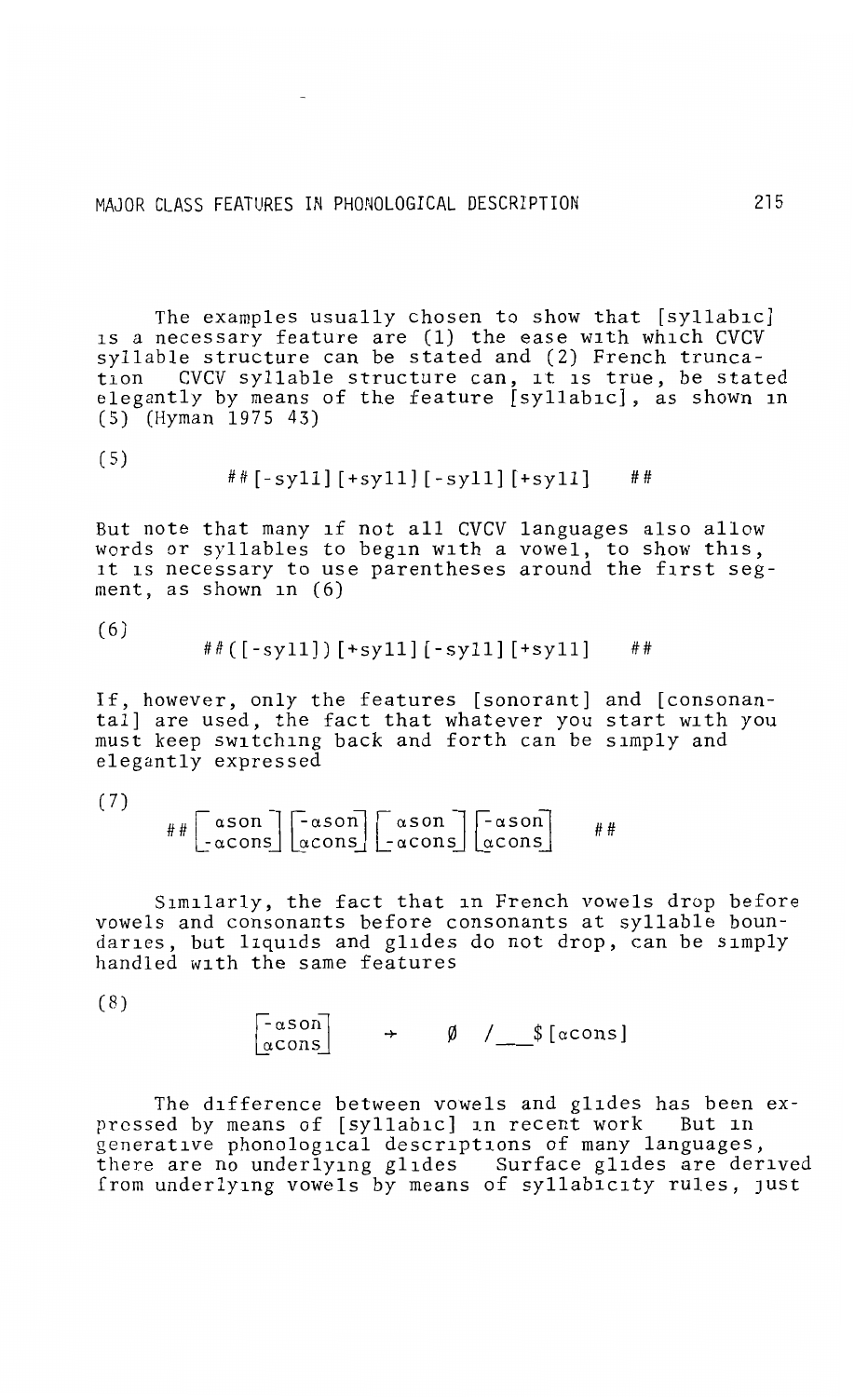as syllabic consonants are derived from the corresponding underlying nonsyllabic-consonants

3 But what about languages in which underlying glides are necessary? In the description of these languages, a decision to use only [sonorant] and [consonantal] as major class features forces glides into the same maJor class as liquids Nasals, of course, can be dealt with as before, by means of the feature [nasal]

My suggestion is that in languages which can be shown to need underlying glides in their descriptions, these glides function exactly as liquids do-as sonorant consonants One example is French we have already seen that liquids behave just as glides do in consonant truncation~that is to say, they are not dropped before syllable boundaries There is an exception to this rule, however, noted in Schane 1973b after [e] and [1], [r] and [J] (derived from underlying /1/) *are* dropped, as in *premier* and *gentil* followed by pause or a consonant

(9)

| premier            | premier ami               | premiers amis |
|--------------------|---------------------------|---------------|
| /prəmje/           | /prəmjerami/ /prəmjezami/ |               |
| gentil             | gentillesse               | gentil garçon |
| $\frac{1}{3}$ ati/ | $\frac{1}{3}$ atijes/     | /3atigars3/   |

If the liquids and glides in question have the same major class features, it is reasonably easy to state the rule

(10)

| $+$ son<br>∣+cons<br>  ahıgh |  | $+$ son<br>-cons<br>-back<br>$-1$ ow |  |
|------------------------------|--|--------------------------------------|--|
|                              |  | αhıgh                                |  |

If they have different maJor class features, the rule becomes more complex, as shown by Schane's rules (1b1d )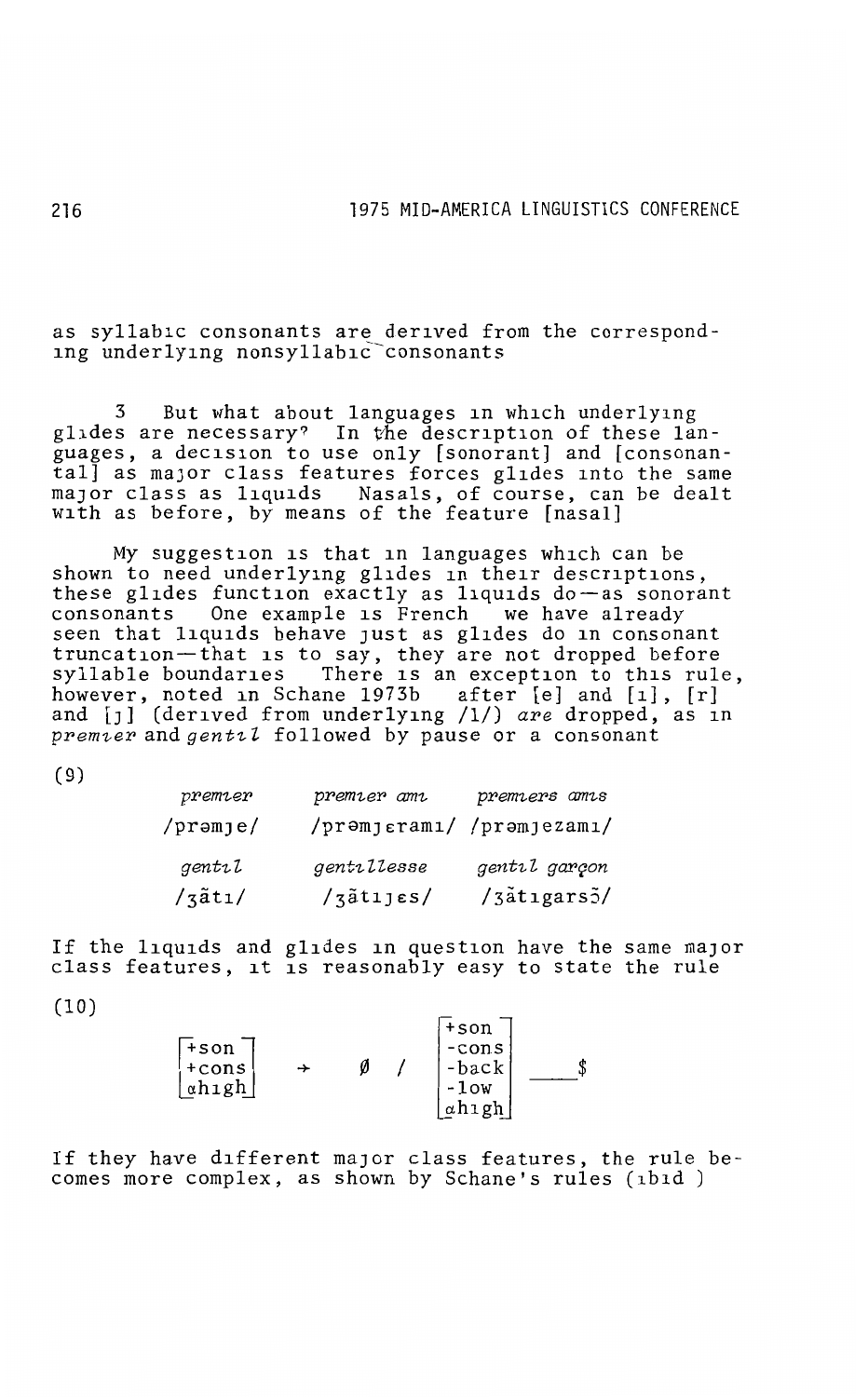Two examples come from English First, in restric tions on syllable structure, liquids and glides seem to behave identically The only nonvowels which may follow a syllable-initial stop are liquids and glides, as in *crack, quack, claque, crick, and cute* If initial *s* is followed by *t,* only r or *J* may precede the next vowel The second example concerns a phonetic change that is taking place in American English, especially observable in the speech of younger people in the midsection of the country Diphthongs are being flattened before liquids, as in [fa ri] *fiery*, [wald] wid, [ta l] *towel*, and<br>[ba r] *buver* This flattening is evident even in a [ba r] *buyer* This flattening is evident even in areas where diphthongs are not flattened in other environments If the diphthongs in question are analyzed as vowel plus glide at some point in their derivation, the flattening can be expressed as a kind of assimilation, the dropping<br>of one segment before another of the same type If 11of one segment before another of the same type quids and glides do not share major class features, the motivation for the ass1m1lat1on is less obvious from the description

4 If liquids and glides are the same, how do we keep them distinct? I suggest that we invent a cover term for them ('approximants' or 'resonants') and keep them distinct by means of their points of articulation That 1s, the point of articulation will determine whether the approximant associated with it is a semivowel, an<br>r-like or lateral sound, or a pharyngeal This is summarized in figure (11) (see next page), which shows that laterals, and in fact all sounds that are called liquids, are articulated only in the coronal area. The number of are articulated only in the coronal area points of articulation needed for characterizing the pronunciation of obstruents is quite large, for segments with less constriction, i e approximants, fewer points<br>are necessary Calling liquids and glides the same seg Calling liquids and glides the same segment type, besides the advantages already noted, enables us to use these 'empty slots' in what seems to be a non Procrustean way

I intend to consider all of this what is called an 'cmp1r1cal hypothesis' in my own work, and to look for mo1e examples and counterexamples The latter would include, as already noted, languages in which the feature [svllabic] could be shown to be necessary at the under-